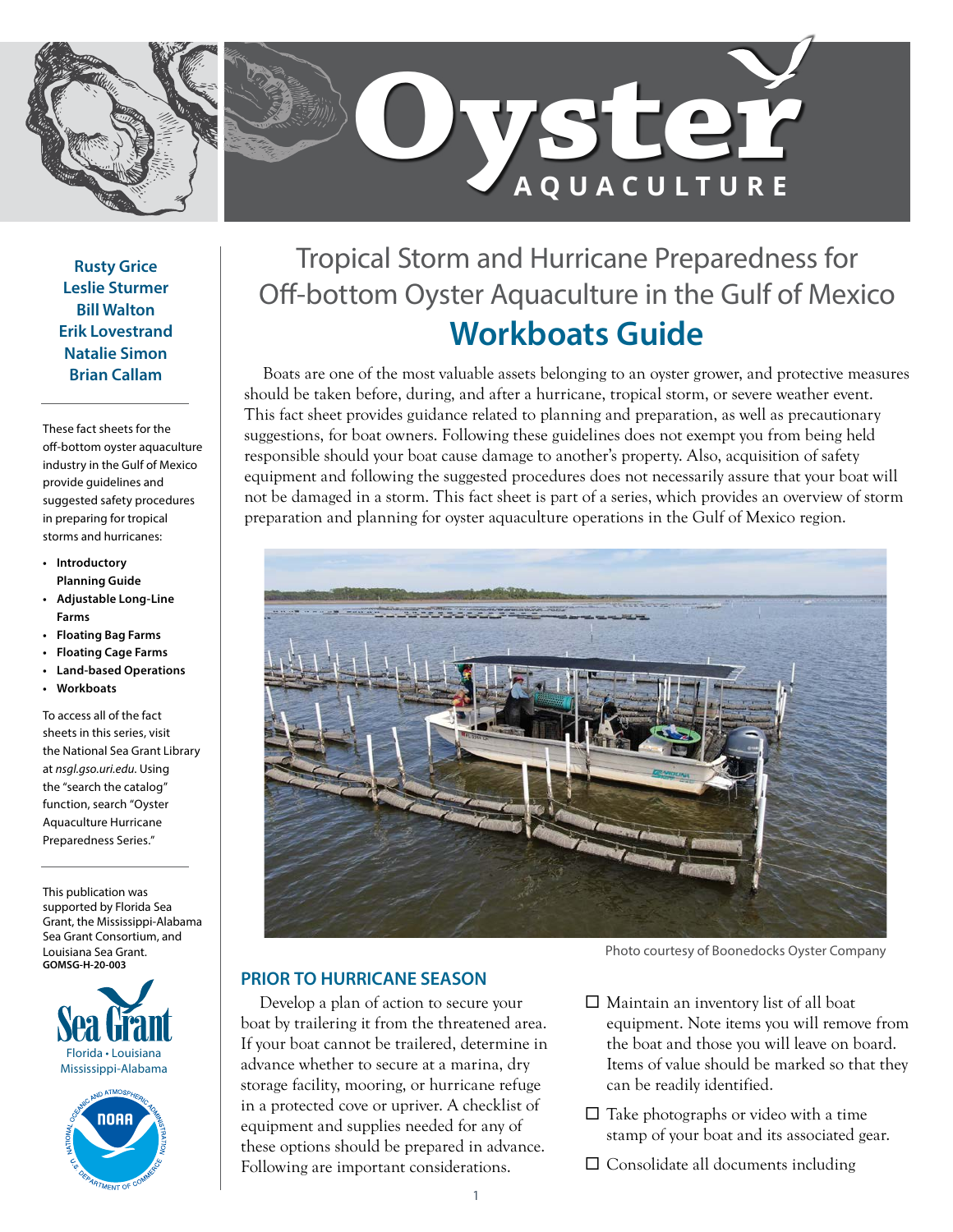insurance policies, boat registration, engine numbers, equipment inventory, lease agreement with marina or storage area, photographs, and telephone numbers of appropriate authorities, such as the harbor master, U.S. Coast Guard, National Weather Service, insurance agent, etc. Keep these documents in your possession in a locked waterproof box.

- $\square$  Check with marine and law enforcement organizations for local plans.
- $\Box$  Make sure your insurance policy is current. Your policy may contain helpful information relative to what you should and should not do if there is loss or damage to your boat. Understand coverages, exclusions, and your duties as a boat owner.
- $\square$  Keep your boat in sound condition. This includes the hull, motor, hardware, and electronics.
- $\square$  Check that lifesaving and firefighting equipment are in good condition and readily accessible.
- $\square$  Check that radio equipment for receiving weather information is in working order.
- $\Box$  Plan how to remove and/or secure all boat gear, including radios, antennas, deck boxes, bimini tops, davits, booms, winches, tumblers, etc.
- $\square$  Purchase necessary supplies ahead of time, such as additional mooring lines (preferably nylon for strength and stretch, and minimum size of 5/8"), additional anchors (should be oversize, 25 pounds or heavier), fenders, fender boards, chafing gear, and screw anchors. These items may not be readily available during hurricane season.
- $\square$  Make sure that fuel tanks are full, fuel filters are clean, batteries are charged, and bilges are clean throughout the season.
- $\square$  Determine how long it will take to implement your plan so you will have an accurate estimate of time and work involved.

#### **Non-trailerable Boats:**

- $\square$  Check your lease or rental agreement with the marina or dry storage area. Know your responsibilities and liabilities, as well as those of the marina or dry storage area.
- $\square$  Locate hurricane moorings in advance and obtain permission from appropriate persons.
- $\square$  Inspect your boat's deck hardware and assess the size and structural attachment of the primary cleats and other hardware. These high load/high stress points should have substantial backing plates and be secured with bolts of adequate size.

## **DURING HURRICANE SEASON**

A tiered approach to preparation, which has been adopted in each fact sheet, allows growers to stage tasks based on the storm or hurricane's track forecast. The authors developed the following color codes to address increasing levels of concern and action.

#### **CODE YELLOW**

Once a hurricane or tropical storm has formed in the Gulf of Mexico or has a chance of entering the Gulf, it is time to begin preparations for securing your boat. Note that the timeline is fluid and will depend on the storm's speed



Photo courtesy of Alan Youngblood, Gainesville Sun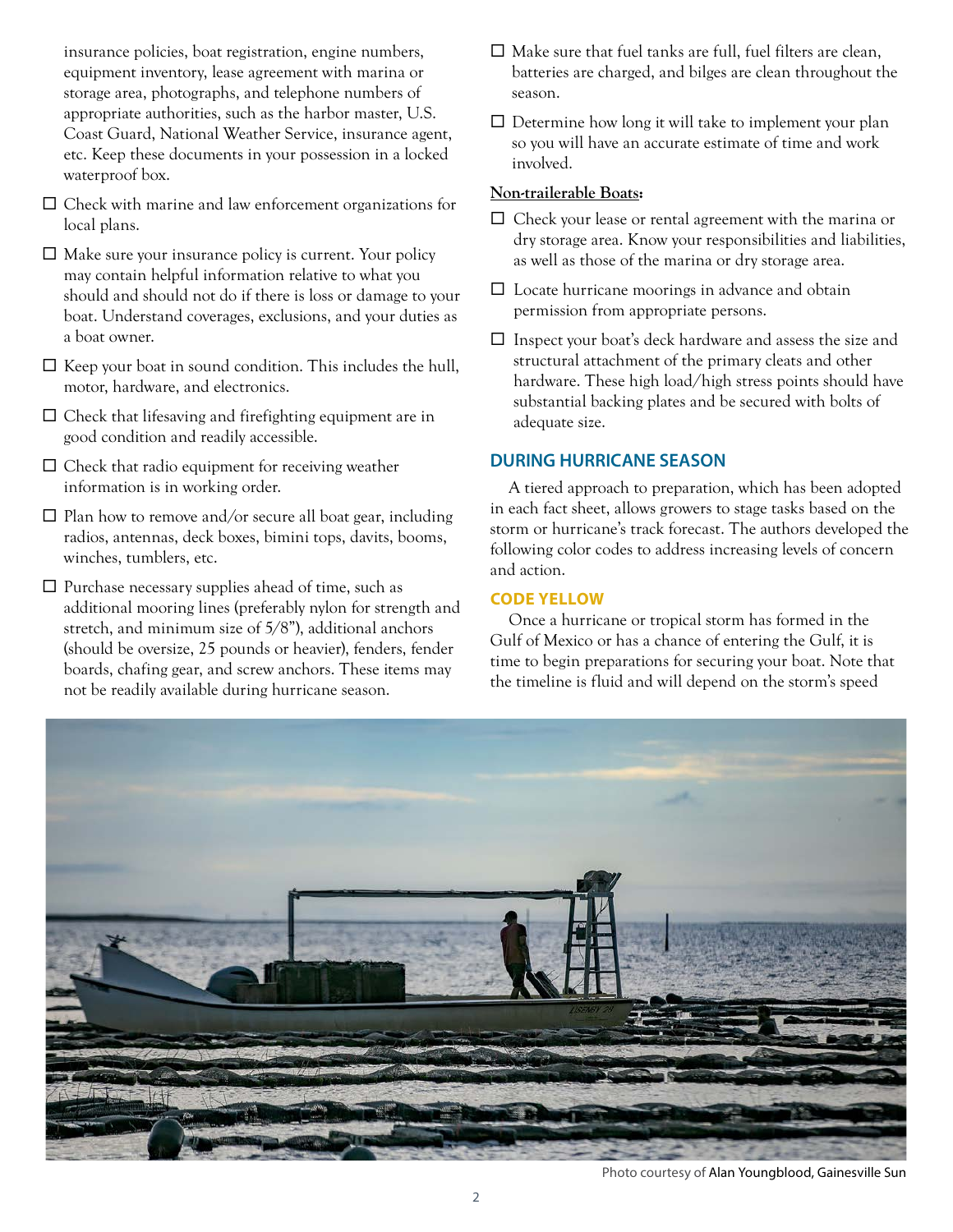and track. Because your boat will be needed to implement the storm plan for your oyster farm, it is important to address as many of these activities in advance.

#### **Trailerable Boats:**

- $\square$  Determine the requirements to load and haul your boat to a safe area.
- $\square$  Make sure your tow vehicle is capable of properly moving the boat.
- $\Box$  Check the condition of your trailer, tires, bearings, and axle. Too often a flat tire, frozen bearings, or broken axle can prevent an owner from moving a boat.

#### **Non-trailerable Boats:**

If your boat will be moored at a dock or in a marina, a storm surge could cause your boat to bang against the dock or become impaled on the pilings.

- $\Box$  Install heavy-duty fender boards (2"x6") on a bare wood center piling to prevent damage if your boat must remain dockside at a private dock or marina. In addition, acquire fenders of adequate size and strength (for example, old tires are good) to secure to your boat for protection.
- $\Box$  Put some type of preventer at the top of pilings so lines cannot slip off; for example, attach a 2" by 4" wooden board perpendicularly to the piling.
- $\Box$  Have adequate rope available for storm moorings, whether at dock or otherwise. Use double lines. The second set of lines should be at least one size larger than the normal lines, including spring lines at a dock. Note that nylon line will stretch 5-10% of its length.
- $\Box$  Have adequate materials on hand, such as tape, rags, rubber or vinyl hoses, to cover all lines at rough points and prevent chafing of mooring lines.
- $\Box$  Check bilge pumps to be sure they are in working order.

## **CODE ORANGE**

Once a hurricane or tropical storm watch has been issued and gear on your oyster farm has been secured, it is time to implement your plan to secure your boat. If your plan calls for trailering your boat, move it at least 36 hours before the hurricane is estimated to strike the area as there may be possible road closures. In the case of a fast-moving storm, it is recommended that you proceed with tasks associated with final stages of preparation.





**FIGURE 1.** Diagrams illustrating how to secure a boat and trailer on land (top) and a non-trailerable boat at a marina or dock (bottom). Images courtesy of Florida Sea Grant.

### **Trailerable Boats:**

- $\Box$  Store your boat in a garage or building if you can. If not, place your boat in a location away from power lines, trees, or other objects that can fall on it.
- $\square$  Lash your boat to the trailer, and place blocks between the frame members and the axle inside each wheel (Figure 1).
- $\square$  Secure your boat with heavy lines to fixed objects. Because hurricane winds rotate and change direction, try to pick a location that allows you to secure the boat from four directions. It can be tied down to screw anchors secured in the ground (Figure 1).